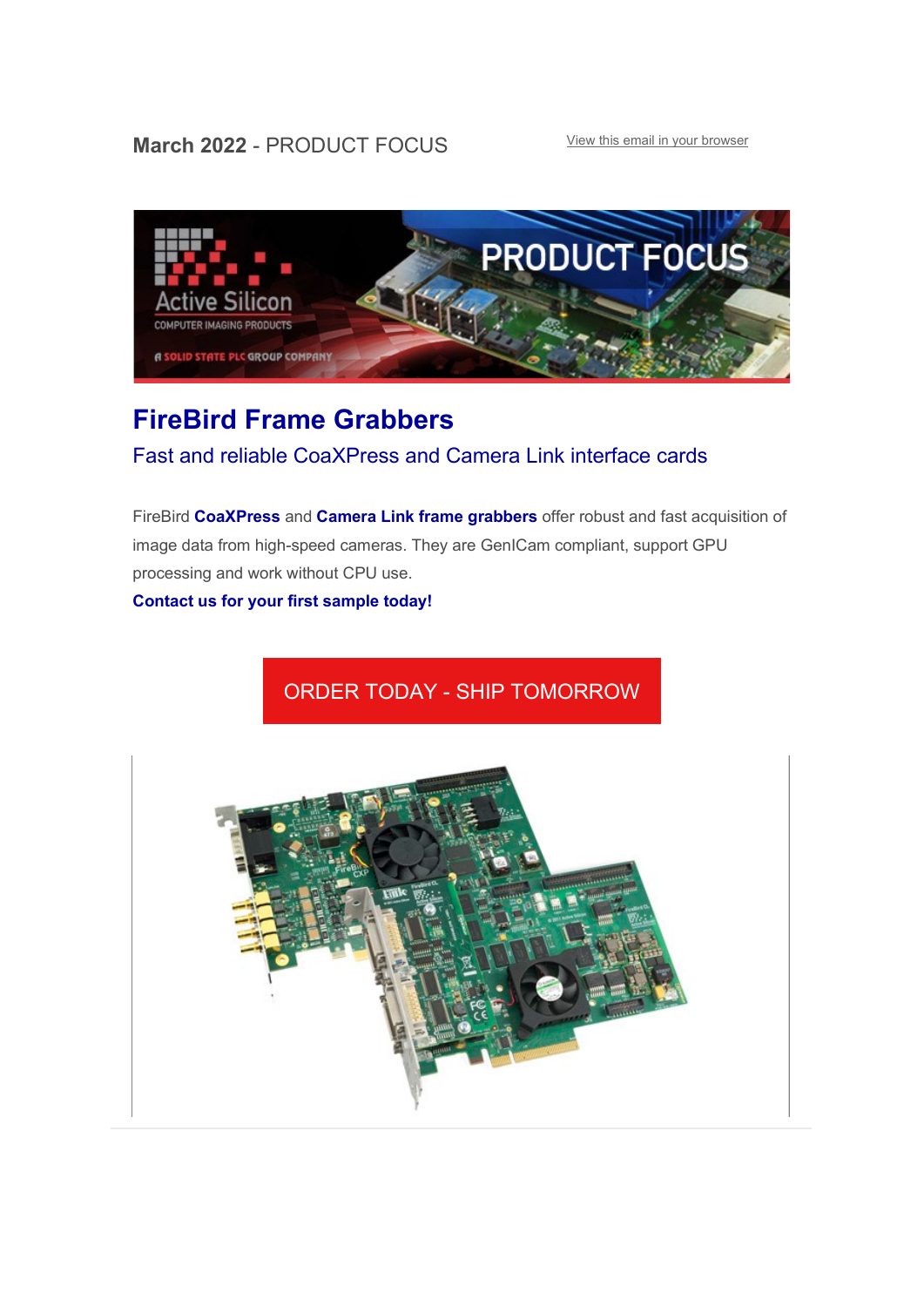# **FireBird Features**

- High-speed, real-time acquisition (**ActiveDMA** technology)
- **No CPU** overhead
- Comprehensive I/O
- Fully **GenICam** compliant (GenTL Producer)
- Variety of form factors available
- Windows, Linux and QNX supported
- **GPU Processing** supported (NVIDIA GPUDirect for Video, AMD DirectGMA)



### **[CoaXPress Frame Grabbers](https://www.activesilicon.com/products/frame-grabbers/)**



- Quad, Dual and Single CXP boards available
- **CXP-12** products (max **12.5 Gbps** per link)
- Support for CoaXPress v2.1
- CXP-6 products (max 6.25 Gbps per link)
- PoCXP (Power over CoaXPress)